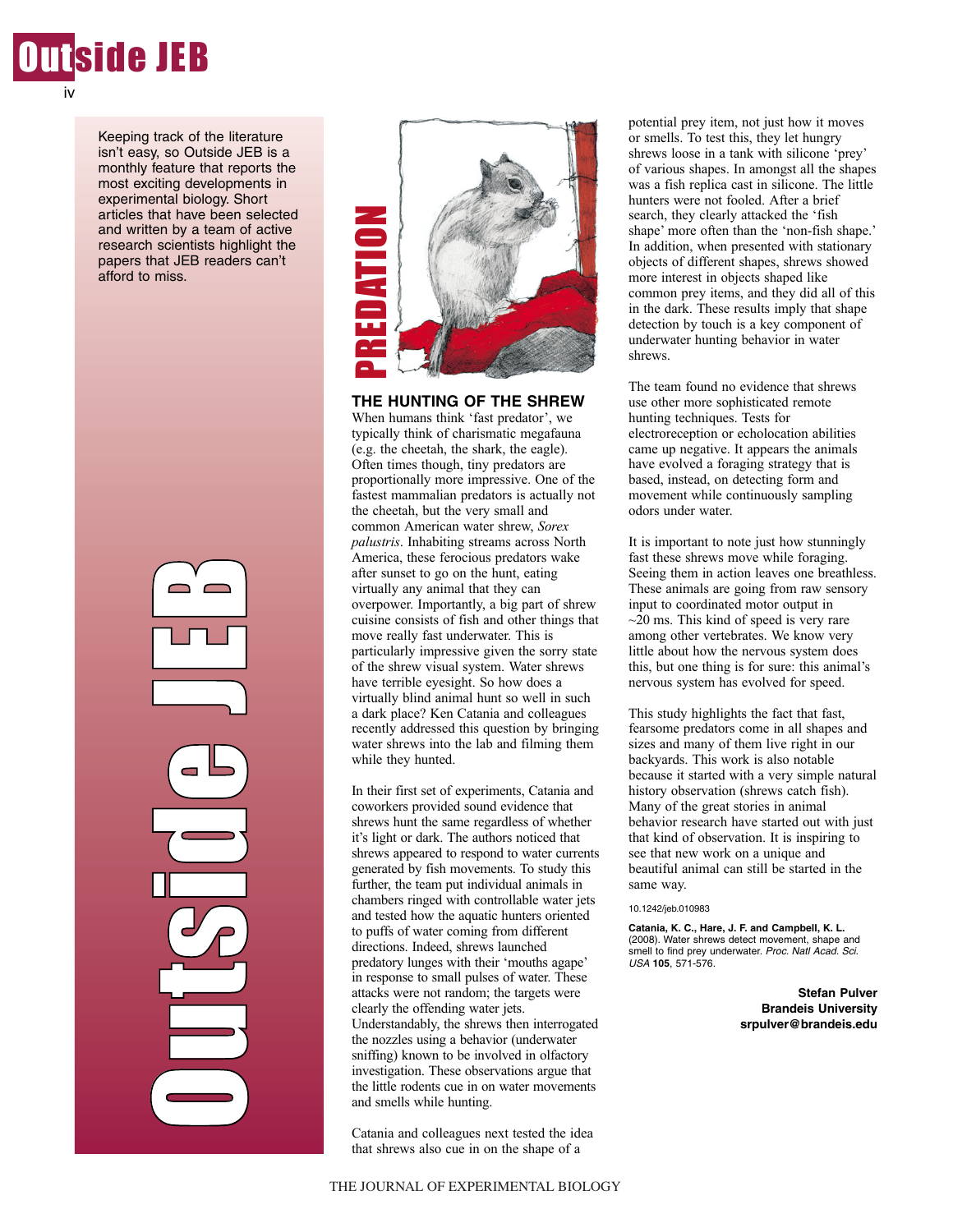



# **WINTER HIBERNATION FOR ANTARCTIC FISH**

Many terrestrial animals save valuable energy reserves during icy winters by going into a state of dormancy or hibernation. While some fish show signs of reduced activity, feeding and growth during winter (all characteristics suggestive of hibernation), fish are thought to differ fundamentally from terrestrial hibernators. This is largely because metabolism is directly coupled to environmental temperature: any dip in metabolism is usually explained by a drop in temperature. But two key facts suggest that Antarctic fish might not have read the textbook. First, large variations in annual growth patterns occur in these fish, suggesting that they reduce their food intake; even when food is abundant, dramatic changes in growth are visible during the winter. Second, sea temperatures in the Antarctic, while chilly, are not particularly cooler in the winter than in the summer; these marine environments have relatively constant temperature. This indicates that potential dips in metabolism are probably not strictly temperature driven. So is it possible that Antarctic fish undergo hibernation in the wild?

Hamish Campbell and Stuart Egginton, of the University of Birmingham, and their collaborators Keiron Fraser, Lloyd Peck and Charles Bishop at the British Antarctic Survey and the University of Bangor in Wales joined up at Rothera Research Station in Antarctica to tackle this intriguing question. Working on the notothenoid fish, *Notothenia coriiceps*, Campbell and the team investigated the fish's behavioural and metabolic strategies over a complete annual cycle using three approaches. First, they monitored growth and feeding in immature adult fish by capture–recapture techniques and found that whilst growth was higher than in temperate fish during summer months it was negative during winter. Second, the activity of fish was monitored remotely by implanting

acoustic radio-transmitters. These data clearly showed a 20-fold reduction in activity and a 6-fold reduction in home range during winter compared with summer. Third, they estimated metabolic rate in the field and in the laboratory to establish whether metabolism dropped in winter and, if so, whether this change is controlled by environmental temperature variation.

To estimate metabolic rate in the wild, the team surgically implanted individual fish with a tiny data logger. However, because these loggers only record heart beats, the team needed to calibrate heart rate frequency with metabolic rate. After laboratory trials on a number of fish, and with the relationship between heart rate and metabolic rate established, the team then used fish with implanted loggers to quantify typical summer and winter energy consumption.

The total cost of living in the wild (field metabolic rate) showed a clear 58% drop from 3.59 to 1.48 mg O<sub>2</sub> 100 g<sup>-1</sup> h<sup>-1</sup> between summer and winter. In the laboratory, respirometry experiments showed a seasonal 29% dip in standard metabolic rate (the resting cost of physiological processes), and reversing summer and winter water temperatures produced no significant change in standard metabolic rate. This indicates hibernation, rather than temperature-dependent metabolic rate variation. But the final proof that hibernation occurred in these fish was that SCUBA divers visiting the fish during the middle of winter found them unresponsive to handling. By contrast, simply catching these fish by hand in summer was nearly impossible.

Therefore, Campbell and co-workers have neatly demonstrated that *N. coriiceps* can in fact enter a hibernation-like state in Antarctic winters. Furthermore, the team propose that this state might be induced by changes in photoperiod characteristic of the onset of winter in polar environments. Finally, they suggest this sort of energysaving metabolic strategy may have contributed to the remarkable success of these fish in the Southern Ocean.

10.1242/jeb.010967

**Campbell, H. A., Fraser, K. P. P., Bishop, C. M.,** Peck, L. S. and Egginton, S. (2008). Hibernation in an Antarctic fish: on ice for winter. PLoS One **3**, e1743.

> **John S. Terblanche Stellenbosch University jst@sun.ac.za**



## **NOT FALLING BUT GLIDING**

Measuring anything about a nocturnal mammal as it glides from tree to tree through the steamy, cluttered Singaporean forest is quite a daunting prospect, best tackled by a team of dedicated field biologists, electronic wizardry and superglue. But this was the challenge that Greg Byrnes, Norman Lim and Andrew Spence were well prepared to rise to. They pooled their skills, and succeeded in attaching backpacks containing accelerometers, data-loggers and radio telemetry tags to six wild colugos (aka 'flying lemurs'), allowing them to study gliding under truly wild conditions.

Colugos are not mere squirrels with small flaps of skin between the legs. In fact, they are closely related to primates (diverging only 87 million years ago), and have extremely elongate, slender limbs, supporting a huge area of skin – they truly are dermopterans (literally 'skin wings'). But how often do our close relatives actually glide in the wild? How good a glide can they perform? (And how bad a glide do they habitually survive?) Impossible questions for traditional laboratory or field studies to answer, but now approachable with advances in lightweight sensors and data-loggers.

In some respects, the project sounds simple enough: catch six animals, glue on a backpack, let the animals do their thing for 2 to 6 days, then use the telemetry tags to find where the backpacks fell off so that the data loggers can be recovered. However, the logistics required to achieve this goal are impressive: the whole backpack weighed less than 30 g, less than 4% of the animal's body weight and far less than the load they carry when gliding with their young (Greg has observed gliding culogos carrying young weighing  $400$  g!); the data loggers held a total of 430 h of data, recording 222 glides; all but one logger was recovered. And afterwards,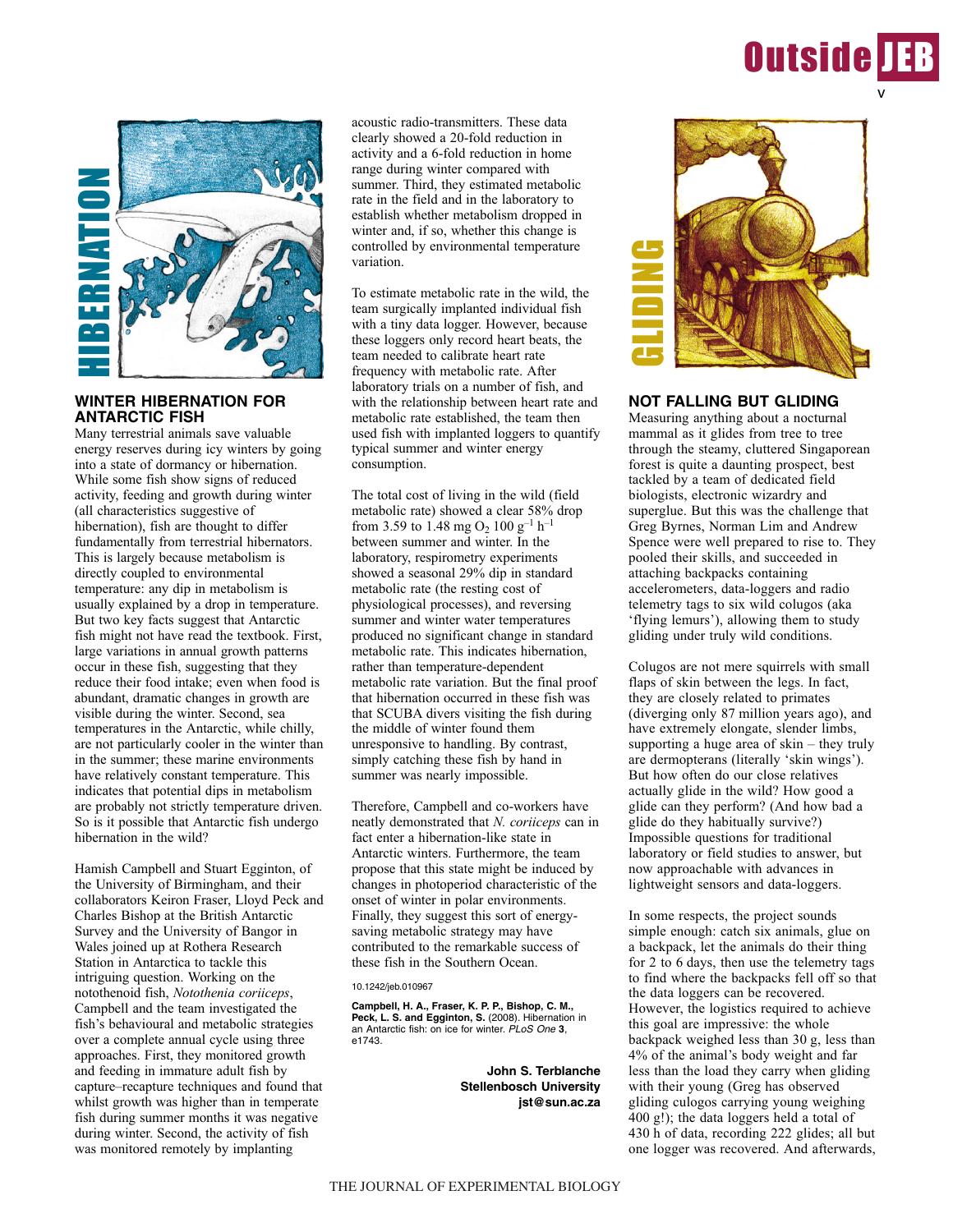

vi

the animals are at liberty to roam free unharmed.

So, what can be deduced from all these 3D accelerometry data? For a start, the team measured glides lasting up to 15 s. Take a moment to consider just how impressive a 15 s glide is. I would hit the ground within 5 s if I fell out of the tallest tree in the world, so these mammals' ability to remain airborne is quite remarkable. The team also analysed the accelerations during the leap and landing to determine peak take-off and landing forces, and the velocity when coming in to land. Unsurprisingly, glides of longer duration were initiated with bigger leaping impulses. More interestingly, landing after brief glides included the highest forces. It appears that, once the animal has been gliding for more than 4ish seconds, it can use aerodynamics to control its landing speed and forces. Just as for parachutists, it may be the jump from a low height that presents the greatest risk of injury, as the aerodynamic surfaces take time to be deployed and develop lift and drag.

The next step  $-$  or should that be giant leap? – is to incorporate miniature gyroscopes or magnetometers in order to get a dynamic measure of orientation throughout the glides. When and how much do they pitch to control their landing? How much can they steer? How stable – or manoeuvrable – are they? Further extending this work to trustworthy measurements of velocity and displacement for glide periods exceeding 15 s will present a considerable technical challenge – and another significant milestone. And at this stage it will be possible to really understand the performance envelope of these extreme gliders.

#### 10.1242/jeb.010959

**Byrnes, G., Lim, N. T.-L. and Spence, A. J.** (2008). Take-off and landing kinetics of a free-ranging mammal, the Malayan colugo (Galeopterus variegatus). Proc. R. Soc. Lond. B. **275**, 1007-1013.

> **James Usherwood Royal Veterinary College jusherwood@rvc.ac.uk**



### **PARASITES WITH BENEFITS**

Throughout evolution, plants and insects have exploited each other in mutually beneficial relationships where two or more parties benefit from essential ecological interactions. For example, insects act as plant pollinators while plants act as hosts providing food or housing for insect offspring. Such partnerships often require a delicate balance of give and take. Recently, a group from Imperial College of Science, Technology and Medicine (London) led by James M. Cook questioned the intrinsic risk of such cooperative relationships. They investigated the relationship between fig trees and pollinator wasps, with the intention of finding what keeps one partner from taking advantage of the other.

Conditions favoring one partner over the other constantly threaten to erode the balance in mutually beneficial relationships. For example, when a female pollinator wasp pushes her way into a fig blossom, pollinating the tree while depositing her eggs, the tree loses one seed. The sacrifice is offset for the tree by the fact that each egg laid produces the offspring that will emerge and eventually disperse that tree's pollen. Still, what keeps the wasp from taking advantage of the host and destroying the tree's entire crop?

As is often the case, there are more than two players in this relationship. The fig tree also plays host to small parasitic wasps that attack pollinator wasp larvae in the fruit. Cook and his colleagues wondered whether the parasitic wasp, previously thought to be harmful to both parties, may contribute to the stability of the fig tree and pollinator wasps' relationship by keeping the pollinator larvae in check.

Suspecting that that the pollinator wasp is under selective pressure to deposit her eggs in the flower's innermost real estate where her larvae are less likely to be killed, the team collected fig flowers from six different sites in Queensland, Australia, brought them back to the lab and sliced them open. They measured the distance from the wall to the inner cavity of the fig flower, taking note of the precise position where the pollinator eggs were deposited inside the flower. They also assessed the offspring survivorship and found that the larval eggs deposited in the flower's innermost folds were more likely to survive compared with eggs deposited near the flower's outer layers. The researchers determined that parasitic wasps are able to attack the pollinator offspring only if the pollinator eggs are deposited in the outer layer of the fig flower ovule (the 'small egg' within the flower that will develop into a seed) and that larvae buried deep in the flower bud were almost parasite free.

The team also noticed that that pollinator larvae, parasites and seeds are relegated to different neighborhoods over the entire tree, which appear to be determined by flower length. Cook's research shows that longer flowers provide the pollinators' larvae with plenty of 'enemy-free space' at the fruit's centre because the parasitic wasps prefer to invade shorter flowers alone. So the female pollinating fig wasp actively selects regions of the tree with long flowers, relegating the parasitic wasps to tree zones covered in shorter blooms.

Whether the fig tree controls its own fate by producing variable length flowers for the wasp to 'choose' from when depositing her eggs, or the parasitic wasp determines the territorial layout for the tree, the end result is the same. A portion of the fig tree seeds will come to fruition. This led Cook and his colleagues to suggest that the parasitic wasp, previously designated a harmful opportunist, helps to ensure that a fraction of the tree will bear seeds and thus may contribute to the stability of the pollinator–fig beneficial relationship by keeping the pollinator wasp in check.

#### 10.1242/jeb.019919

**Dunn, D. W., Segar, S. T., Ridley, J., Chan, R., Crozier, R. H., Yu, D. W. and Cook, J. M.** (2008). A role for parasites in stabilizing the fig–pollinator mutualism. PLoS Biol. **6** e59, 490-494.

> **Katherine M. Parisky Brandeis University kparisky@brandeis.edu**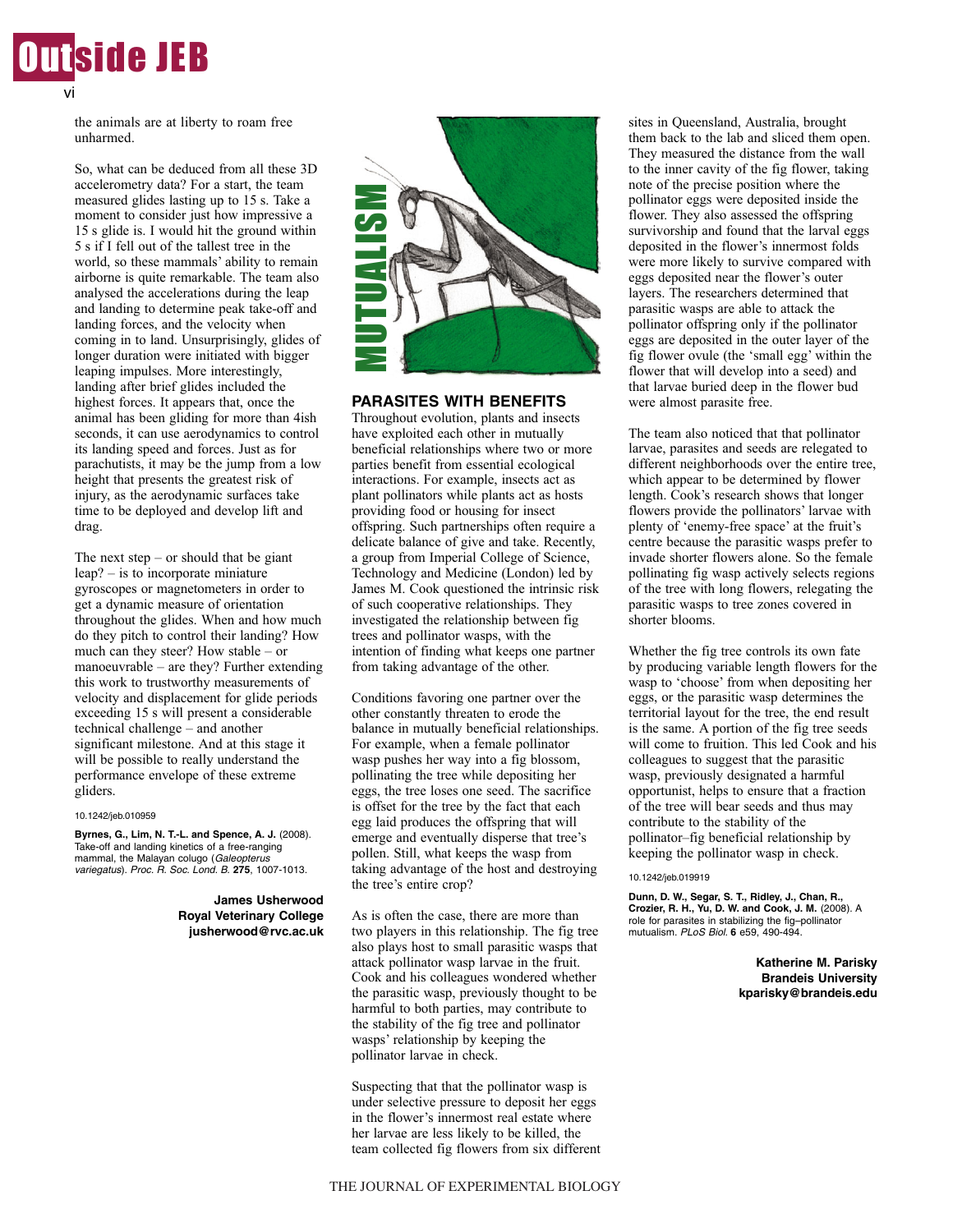



### **THE SECRET OF SHUNTING?**

The primary role of the vertebrate cardiorespiratory system is to deliver oxygen to tissues and transport carbon dioxide and other wastes of metabolism to the body's excretion sites (i.e. the lungs, gills, skin, kidneys). To efficiently accomplish this, birds and mammals have evolved a divided circulatory system in which the left side of the heart pumps blood to the systemic circulation and the right side pumps blood to the pulmonary circulation. The divided system allows for the generation of high systemic blood pressures without high pulmonary pressures (which can damage the vasculature of the lungs) and prevents the mixing of oxygenrich and oxygen-poor blood. In contrast, other amniotic vertebrates (i.e. lizards and turtles) do not possess a divided circulatory system. Rather, in these animals, the circulatory system is undivided, meaning that the potential exists for a mixing of oxygen-rich and oxygen-poor blood. However, amniotes with an undivided circulatory system have the ability to reduce blood flow to the lungs and divert it back to the systemic circulation; a phenomenon termed a right-to-left shunt. **Example 19**<br> **INTRE SEC**<br>
THE SEC The primary cardiorespire and the body's educated and the body's education.<br>
FUNCTION is also samplish evolved a did which the le blood to the right side put<br>
is equilation. The generatio

The reasons underlying why some groups of amniotes possess a completely divided circulation whereas others do not, as well as the physiological function(s) of the right-toleft shunt, has garnered much scientific investigation. Nevertheless, clear answers to these questions have yet to emerge. Recently, a team of researchers from the University of Utah set out to investigate this curious cardiopulmonary feature and devised a series of experiments to test the hypothesis that the shunt is important for digestion. The team explains that the creation of the gastric acid required for digestion is dependent on the partial pressure of  $CO<sub>2</sub>$  in the blood. Therefore, a right-to-left shunt should retain  $CO<sub>2</sub>$  in the body, allow for its transport to the gastrointestinal system and ultimately aid in digestion.

To test this hypothesis, the team first examined whether shunting occurred during digestion. Indeed, the team found that American alligators (*Alligator mississippiensis*), instrumented with blood flow probes to monitor changes in cardiovascular status, shunted blood past the lungs after eating. Next, the team examined the contribution of the shunt to digestion. The team surgically disabled the ability of some alligators to shunt and then compared a variety of indices of digestion efficiency with another group of animals that were sham operated. By inserting a pH electrode orally into the alligators' stomach after feeding, the researchers discovered that the maximal rate of gastric acid secretion was significantly less in animals surgically prohibited from shunting than those able to shunt. Further, the researchers found that digestion was slower in the disabled animals. Repeated X-ray imaging over 23days of a piece of bone introduced into the stomach revealed that the dissolution of the bone was slower in nonshunting animals.

The team argues that when combined, their data indicate that shunting of blood from the lungs to the systemic circulation facilitates digestion. The shunt retains  $CO<sub>2</sub>$ and transports it to the gastrointestinal tissues where it allows for increased gastric acid production, which facilitates digestion. Thus, the role of the shunt in digestion may explain some of the novel and curious features of the undivided circulation of some amniotes.

#### 10.1242/jeb.010942

**Farmer, C. G., Uriona, T. J., Olsen, D. B., Steenblik, M. and Sanders, K.** (2008). The right-to-left shunt of<br>crocodiles serves digestion. *Physiol. Biochem. Zool.* **81**, 125-127.

> **Jonathan A. W. Stecyk University of Oslo jonathan.stecyk@imbv.uio.no**



### **REPROGRAMMING BASAL METABOLISM PROTECTS CELLS FROM HYPOXIA AND ISCHEMIA**

As a rule, animal cells require molecular oxygen to support mitochondrial energy production, and have thus evolved elaborate mechanisms to sense and respond to changes in ambient oxygen concentrations. The HIF prolyl hydroxylases (PHD1–3) are enzymes that use molecular oxygen as a substrate, and thus their activity is dependent on the availability of oxygen, which makes them highly sensitive oxygen sensors. When oxygen is high, these enzymes hydroxylate proline residues on the Hif-1α and Hif-2α proteins, which marks these proteins for degradation and thus keeps their activity low. When oxygen becomes limiting, hydroxylation is inhibited, which leads to Hif protein stabilization and the subsequent activation of the HIF-1 transcription factor. HIF-1 activates the transcription of a number of genes that collectively initiate a cellular response to hypoxia. Julián Aragonés and colleagues investigated the role of Phd1 in regulating metabolism and the cellular response to hypoxia in their 2008 *Nature Genetics* paper.

To investigate the function of Phd1, the group created a *Phd1* knockout (*Phd1*–/–) line of mice. They then characterized a battery of physiological, metabolic and biochemical parameters in skeletal muscle tissue and isolated myofibers from these mice including oxygen consumption, glucose utilization, levels of oxidative stress and hypoxia tolerance. The team hoped to find a link between oxygen sensing and the changes in metabolism that are associated with survival of hypoxia.

They found that loss of Phd1 function caused a reduction in oxygen consumption in cells exposed to normal levels of oxygen. This decreased oxygen consumption was associated with decreased oxidation of glucose, while oxidation of lipids was not